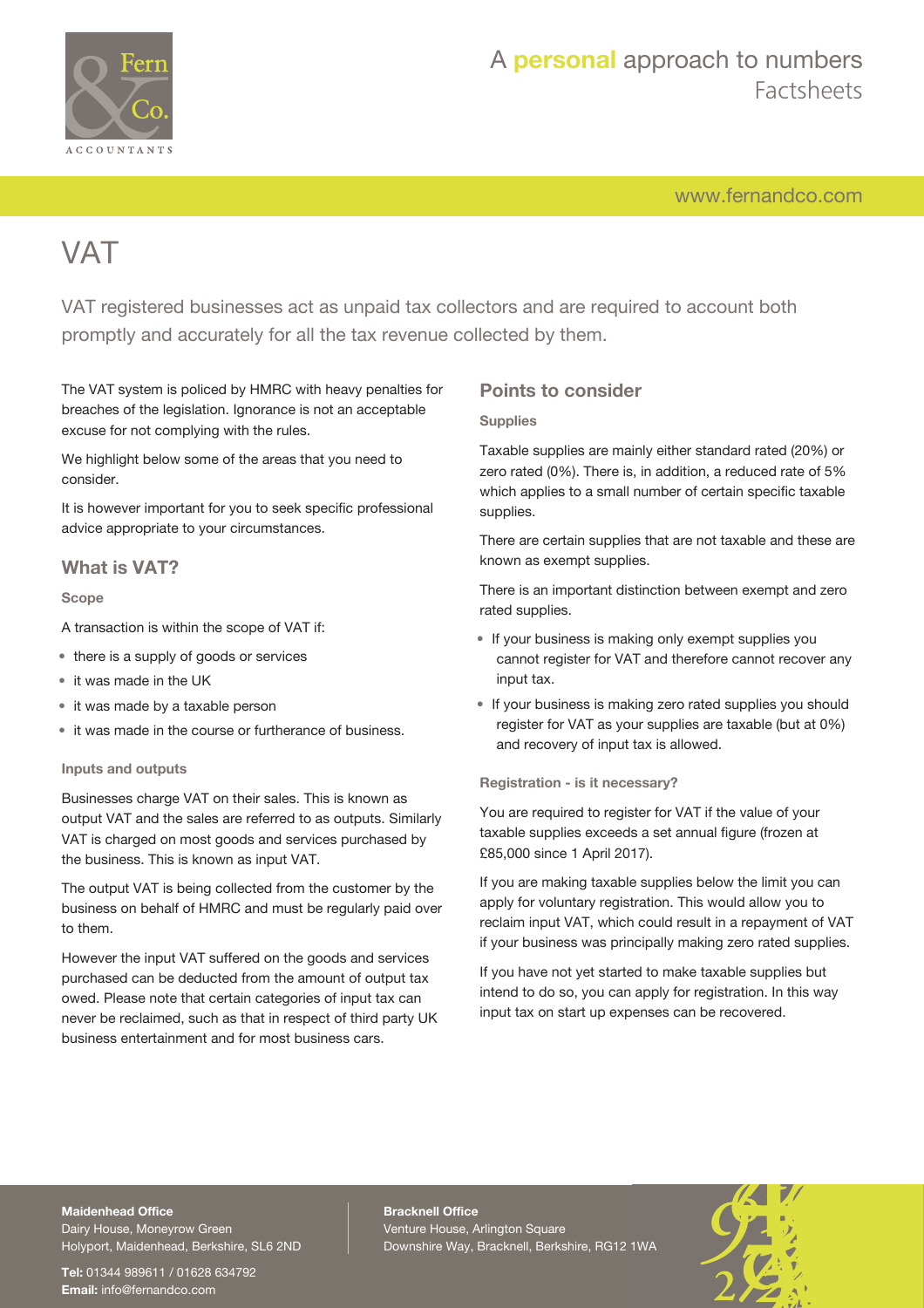

## A **personal** approach to numbers Factsheets

## [www.fernandco.com](http://www.fernandco.com)

#### **Taxable person**

A taxable person is anyone who makes or intends to make taxable supplies and is required to be registered. For the purpose of VAT registration a person includes:

- individuals
- partnerships
- companies, clubs and associations
- charities.

If any individual carries on two or more businesses all the supplies made in those businesses will be added together in determining whether or not the individual is required to register for VAT.

#### **Administration**

Once registered you must make a quarterly return to HMRC showing amounts of output tax to be accounted for and of deductible input tax together with other statistical information. All businesses have to file their returns online.

Returns must be completed within one month of the end of the period it covers, although generally an extra seven calendar days are allowed for online forms.

Electronic payment is also compulsory for all businesses.

Businesses who make zero rated supplies and who receive repayments of VAT may find it beneficial to submit **monthly** returns.

Businesses with expected annual taxable supplies not exceeding £1,350,000 may apply to join the **annual accounting scheme** whereby they will make monthly or quarterly payments of VAT but will only have to complete one VAT return at the end of the year.

#### **Amended VAT payment deadlines due to COVID-19**

Businesses that deferred VAT payments in 2020 can now join the new online VAT Deferral New Payment Scheme to pay their liability in smaller monthly instalments.

To take advantage of the new payment scheme businesses will need to have deferred VAT payments between March and June 2020, under the VAT Payment Deferral Scheme. They will now be given the option to pay their deferred VAT in equal consecutive monthly instalments from March 2021.

Businesses will need to opt-in to the VAT Deferral New Payment Scheme. They can do this via the online service that opened on 23 February and closes on 21 June 2021.

## **Reduced VAT rate for hospitality sector**

In July 2020, the government introduced a temporary 5% reduced rate of VAT for certain supplies of hospitality, hotel and holiday accommodation and admissions to certain attractions. In September 2020 the Chancellor extended the reduced rate to 31 March 2021. The government has now announced an extension of the reduced rate until 30 September 2021. To help businesses manage the transition back to the standard 20% rate, a 12.5% rate will apply for the subsequent six months until 31 March 2022.

#### **Record keeping**

It is important that a VAT registered business maintains complete and up to date records. This includes details of all supplies, purchases and expenses.

In addition a VAT account should be maintained. This is a summary of output tax payable and input tax recoverable by the business. These records should be kept for six years.

#### **Inspection of records**

The maintenance of records and calculation of the liability is the responsibility of the registered person but HMRC will need to be able to check that the correct amount of VAT is being paid over. From time to time therefore a VAT officer may come and inspect the business records. This is known as a control visit.

The VAT officer will want to ensure that VAT is applied correctly and that the returns and other VAT records are properly written up.

#### **Maidenhead Office**

Dairy House, Moneyrow Green Holyport, Maidenhead, Berkshire, SL6 2ND

**Tel:** 01344 989611 / 01628 634792 **Email:** [info@fernandco.com](mailto:info@fernandco.com)

**Bracknell Office** Venture House, Arlington Square Downshire Way, Bracknell, Berkshire, RG12 1WA